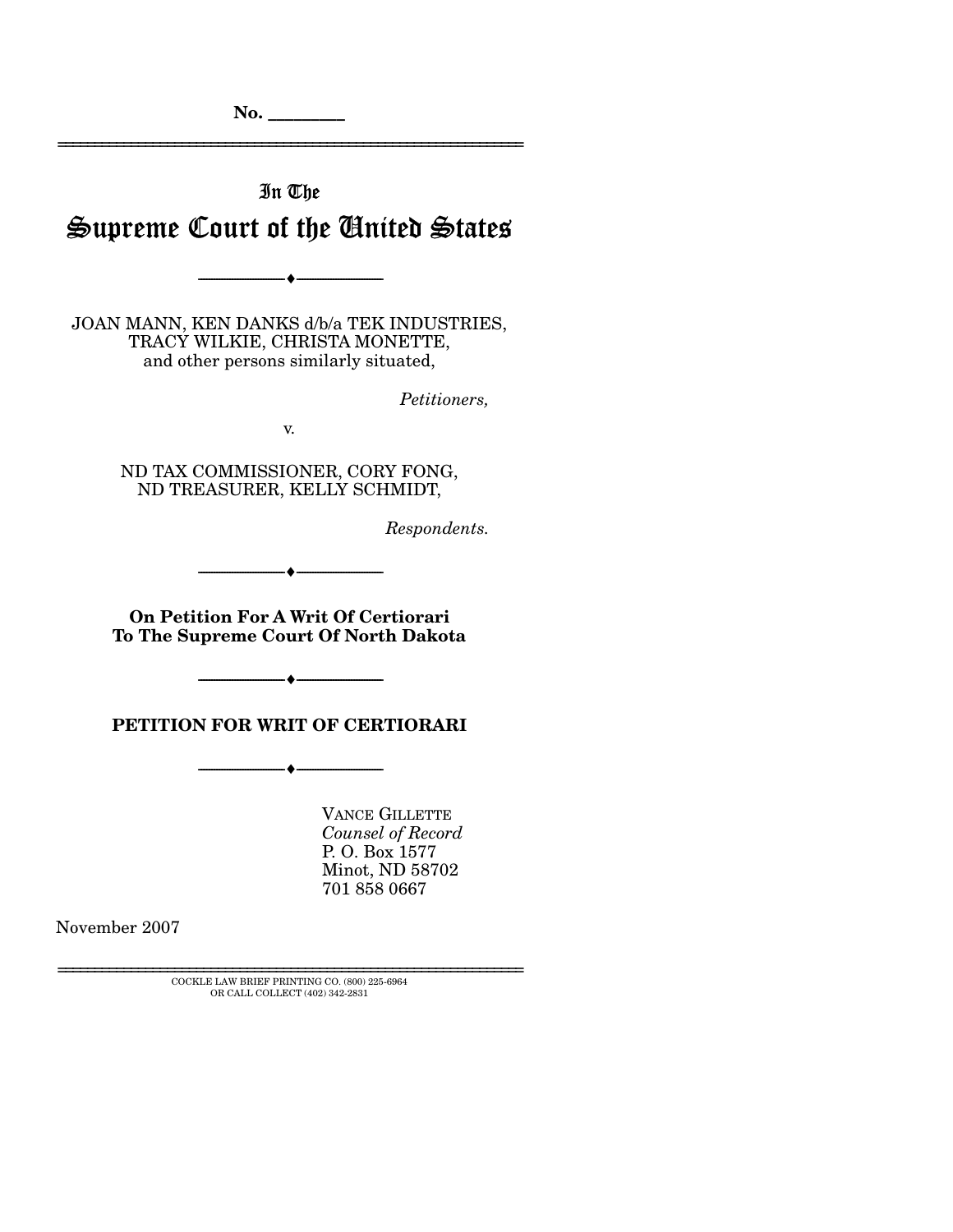## **QUESTIONS PRESENTED**

 The plaintiffs won a ruling that fuel taxes on Indians were illegal, and sought refunds for a class (3,000) under *McKesson.* North Dakota passed a new law that required original invoices in an administrative process. Plaintiffs challenged the 2005 law for lack of a hearing. The trial court ruled no hearings were needed, and Indians had to submit original receipts for six years back. In 2007 the court below affirmed, saying refund claimants had to produce original receipts, and the 2005 law applied retroactively to 1997 (nine years back).

### **Due Process.**

- **1**. After taxpayers file a court suit for tax refunds, can a State substitute a new law that requires administrative claims and does not provide for a hearing?
- **2**. Does due process prohibit a State from imposing a new refund law retroactively for a period of nine years?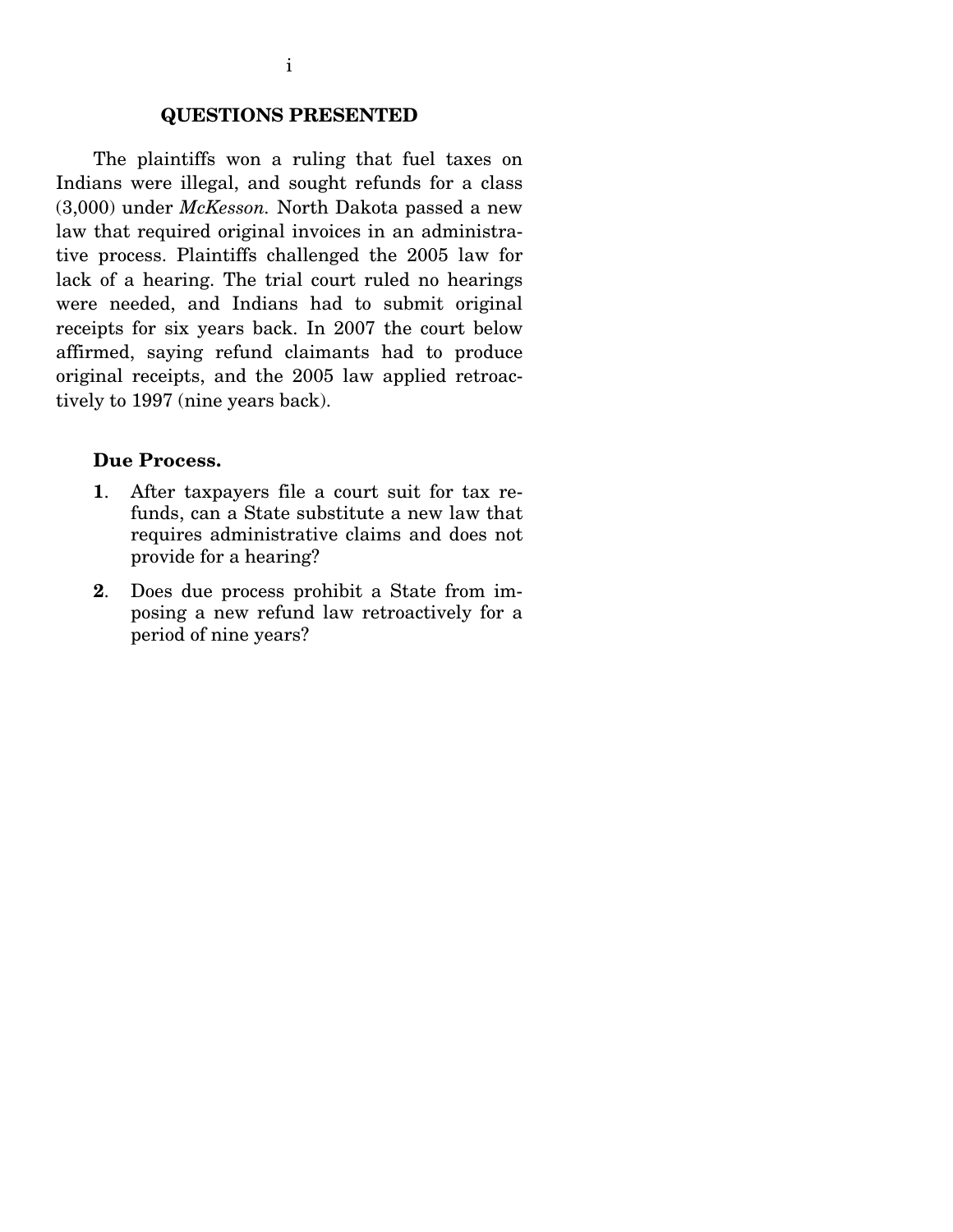### **RULE 29.6 STATEMENT**

 Petitioner Ken Danks d/b/a TEK Industries has no parent corporation. There is no publicly held corporation that owns 10% or more of petitioners stock. At the time the suit was filed in 2003 Ken Danks was a sole proprietor; later he formed a corporation noted above.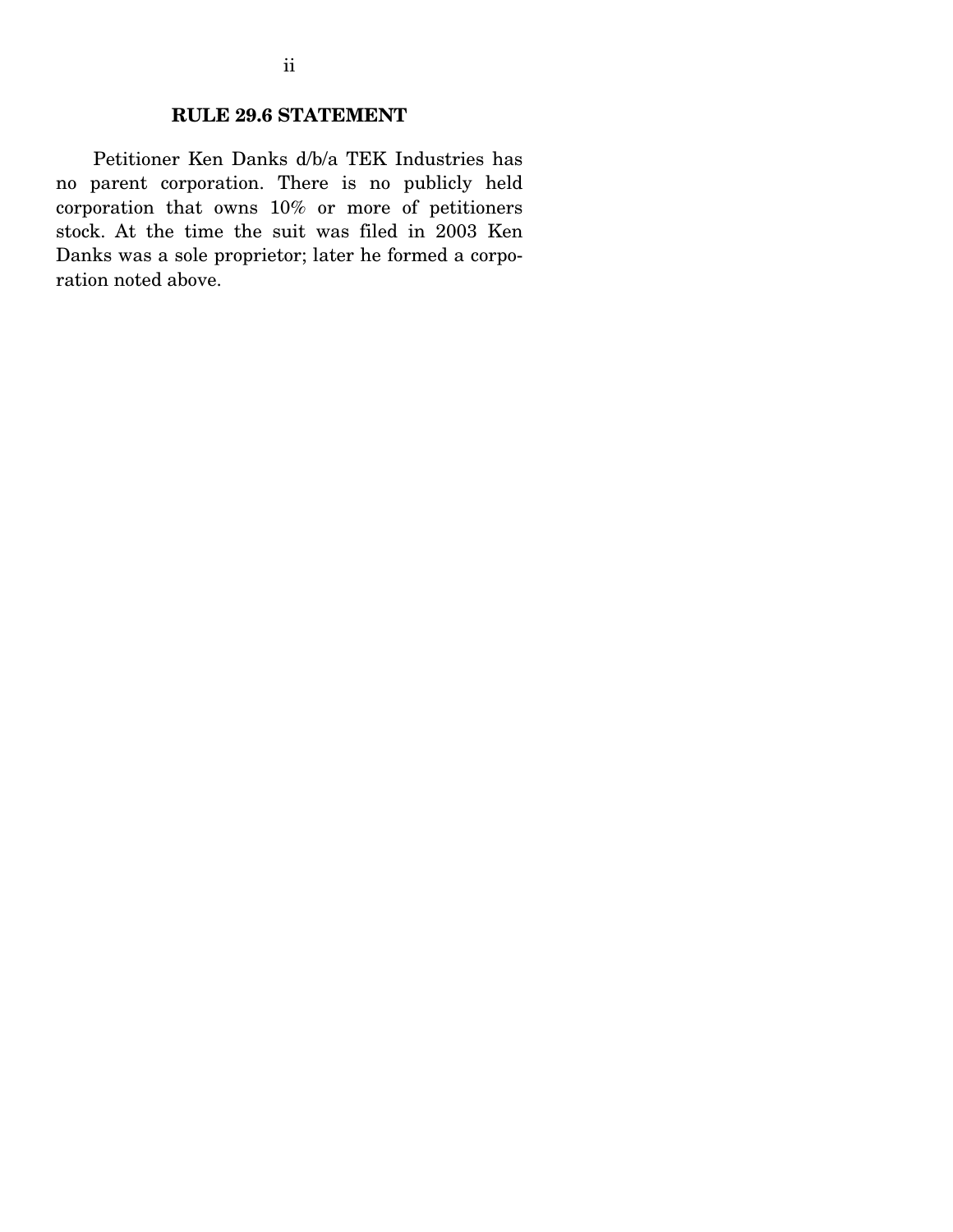## TABLE OF CONTENTS

|                                                                                                                                                                                                                                                 | i              |
|-------------------------------------------------------------------------------------------------------------------------------------------------------------------------------------------------------------------------------------------------|----------------|
|                                                                                                                                                                                                                                                 | ii             |
|                                                                                                                                                                                                                                                 | v              |
|                                                                                                                                                                                                                                                 | 1              |
|                                                                                                                                                                                                                                                 | 1              |
|                                                                                                                                                                                                                                                 | 1              |
| Constitutional Provision and Laws Involved                                                                                                                                                                                                      | $\mathbf{1}$   |
|                                                                                                                                                                                                                                                 | $\overline{2}$ |
| A.                                                                                                                                                                                                                                              | $\overline{2}$ |
| В.                                                                                                                                                                                                                                              | 3              |
| REASONS FOR GRANTING THE PETITION                                                                                                                                                                                                               | 5              |
| THE DECISION BELOW CONFLICTS<br>I.<br>WITH LEADING PRECEDENT                                                                                                                                                                                    | 6              |
| Due process requires some form of<br>А.<br>notice and hearing. Contrary to<br>McKesson and Flowers the opinion<br>below denied refund hearings to In-                                                                                           | 6              |
| Under <i>Flowers</i> the amount of process<br>В.<br>due is measured by federal stan-<br>dards, not state law. ND tax laws bar<br>refund hearings to Indian claimants.<br>This scheme lacks the procedural<br>safeguards required by due process | 7              |
|                                                                                                                                                                                                                                                 |                |

iii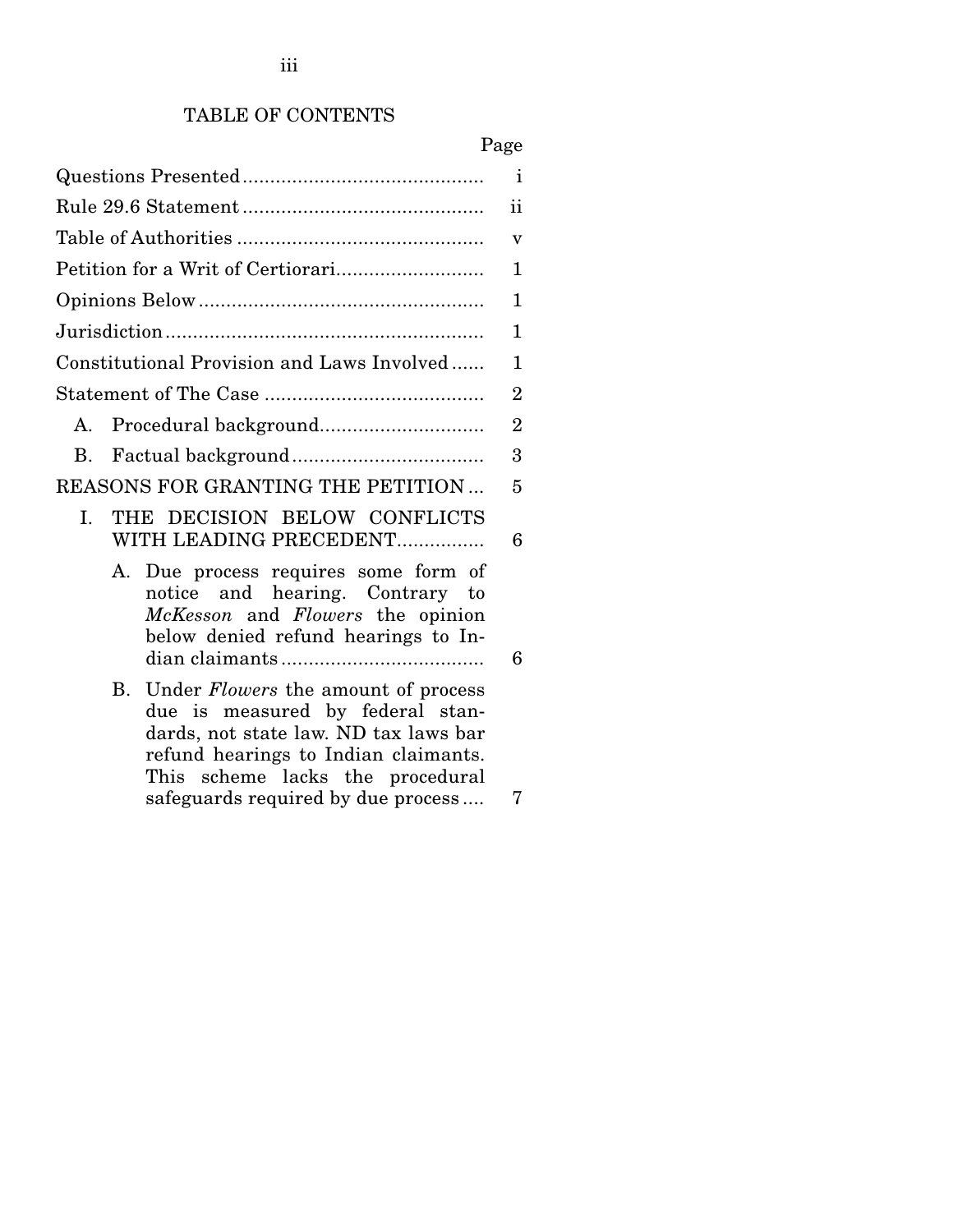## TABLE OF CONTENTS – Continued

|                                                    | C. Reich v. Collins prohibits a State<br>from substituting a bogus remedy af-<br>ter a taxpayer sues under a general<br>refund law. The court below wrongly<br>substituted a 2005 administrative<br>law, in place of a court suit<br>10 |  |  |  |
|----------------------------------------------------|-----------------------------------------------------------------------------------------------------------------------------------------------------------------------------------------------------------------------------------------|--|--|--|
|                                                    | II. A NINE-YEAR RETROACTIVE USE OF<br>A NEW LAW RAISES AN IMPORTANT<br>FEDERAL QUESTION<br>12                                                                                                                                           |  |  |  |
|                                                    | A. Due process limits retroactive use of<br>a law. The decision below imposed the<br>original invoice law nine years back<br>1997. National guidelines are<br>to<br>12                                                                  |  |  |  |
|                                                    | 15                                                                                                                                                                                                                                      |  |  |  |
| Appendix                                           |                                                                                                                                                                                                                                         |  |  |  |
| ND District Court ruling on due process            |                                                                                                                                                                                                                                         |  |  |  |
| ND Supreme Court order denying petition for        |                                                                                                                                                                                                                                         |  |  |  |
|                                                    | Excerpts from appendix in ND Supreme Court:                                                                                                                                                                                             |  |  |  |
| Motion to declare refund process unlawful App. 68  |                                                                                                                                                                                                                                         |  |  |  |
| ND letter, notice of denial of refund claimApp. 74 |                                                                                                                                                                                                                                         |  |  |  |
|                                                    |                                                                                                                                                                                                                                         |  |  |  |
|                                                    |                                                                                                                                                                                                                                         |  |  |  |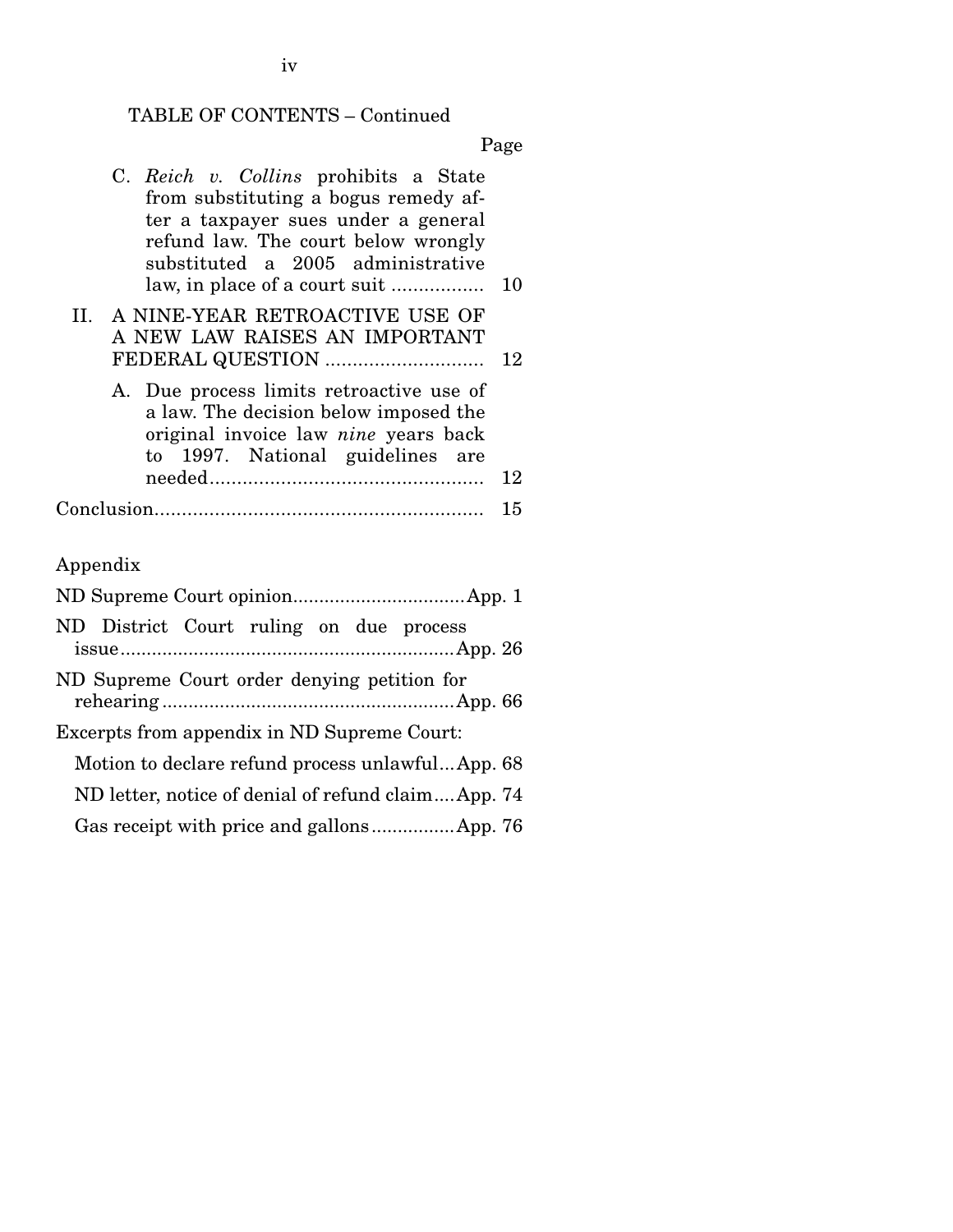## TABLE OF AUTHORITIES

| Cleveland Bd. of Education v. Loudermill, 470      |
|----------------------------------------------------|
|                                                    |
| Jones v. Flowers, 547 U.S. 220 (2006)6, 7, 8       |
| Logan v. Zimmerman Brush Co., 455 U.S. 422         |
| Mann v. ND Tax Comm'r, 2007 ND 119, 736            |
| Mann v. ND Tax Comm'r, 2005 ND 36, 692             |
| Matthews v. Eldridge, 424 U.S. 319 (1976) 7        |
| McKesson Corp. v. Florida Alcohol & Tobacco        |
| Mullane v. Central Hanover Bank & Trust Co.,       |
| Newsweek, Inc. v. Florida Dept. of Revenue, 522    |
| Reich v. Collins, 513 U.S. 106 (1994)6, 10, 11, 14 |
| Rosewell v. LaSalle National Bank, 450 U.S.        |
| Service Oil v. State, 479 N.W.2d 815 (ND 1992)11   |
| Stephenson v. Hoeven, 2007 ND 136, 737             |
| United States v. Carlton, 512 U.S. 26 (1994)12, 13 |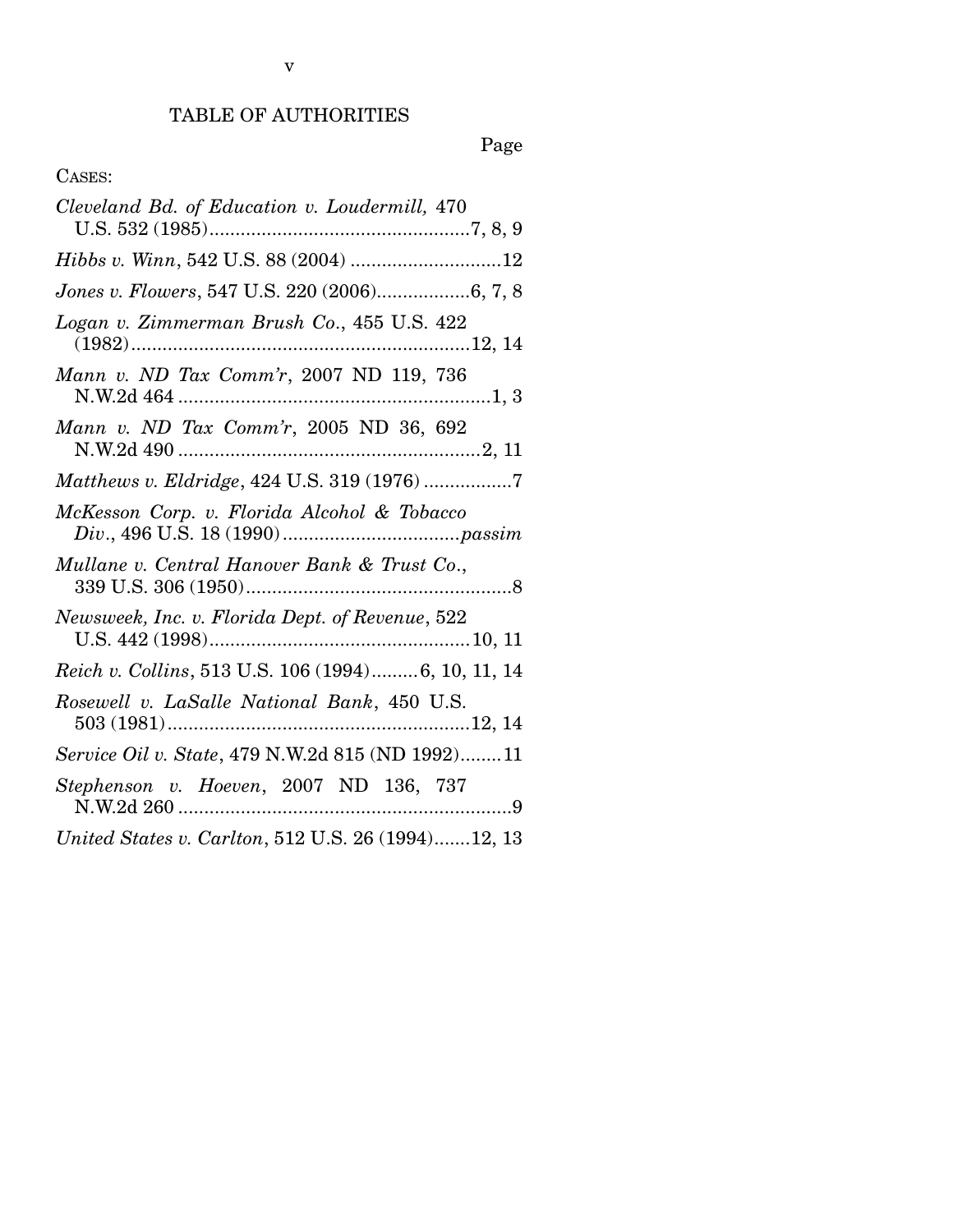## TABLE OF AUTHORITIES - Continued

## Page

## **CONSTITUTION AND STATUTES**

## **STATE TAX REGULATIONS**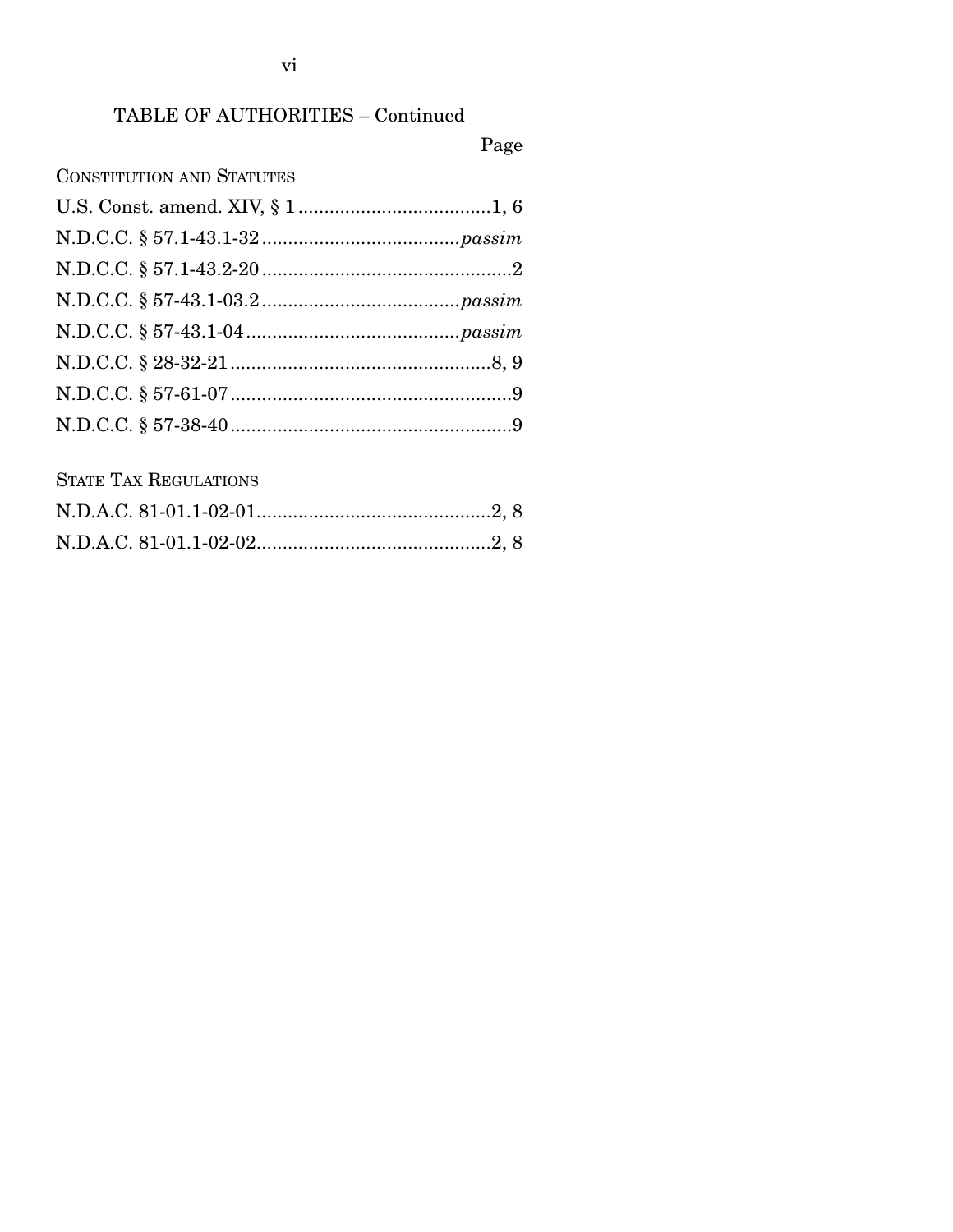#### **PETITION FOR WRIT OF CERTIORARI**

 The petitioners request this Court review a decision of the North Dakota Supreme Court, and to grant appropriate relief.

#### **OPINIONS BELOW**

--------------------------------- ♦ ---------------------------------

 The opinion below is published at 736 N.W.2d 464 (ND 2007). Pet. App. 1. The trial court's decision denied petitioners' motion for summary judgment is unpublished. App. 26. The court below denied a request for rehearing. App. 66.

#### **JURISDICTION**

--------------------------------- ♦ ---------------------------------

 The ND Supreme Court entered a decision and judgment on July 25, 2007. Petitioners timely filed for rehearing, which was denied on August 22, 2007. App. 66. This Court has jurisdiction under 28 U.S.C. § 1257.

### **CONSTITUTIONAL PROVISION AND LAWS INVOLVED**

--------------------------------- ♦ ---------------------------------

 The Fourteenth Amendment to the U.S. Constitution states in relevant part: "[N]or shall any State deprive any person of life, liberty or property without due process of law."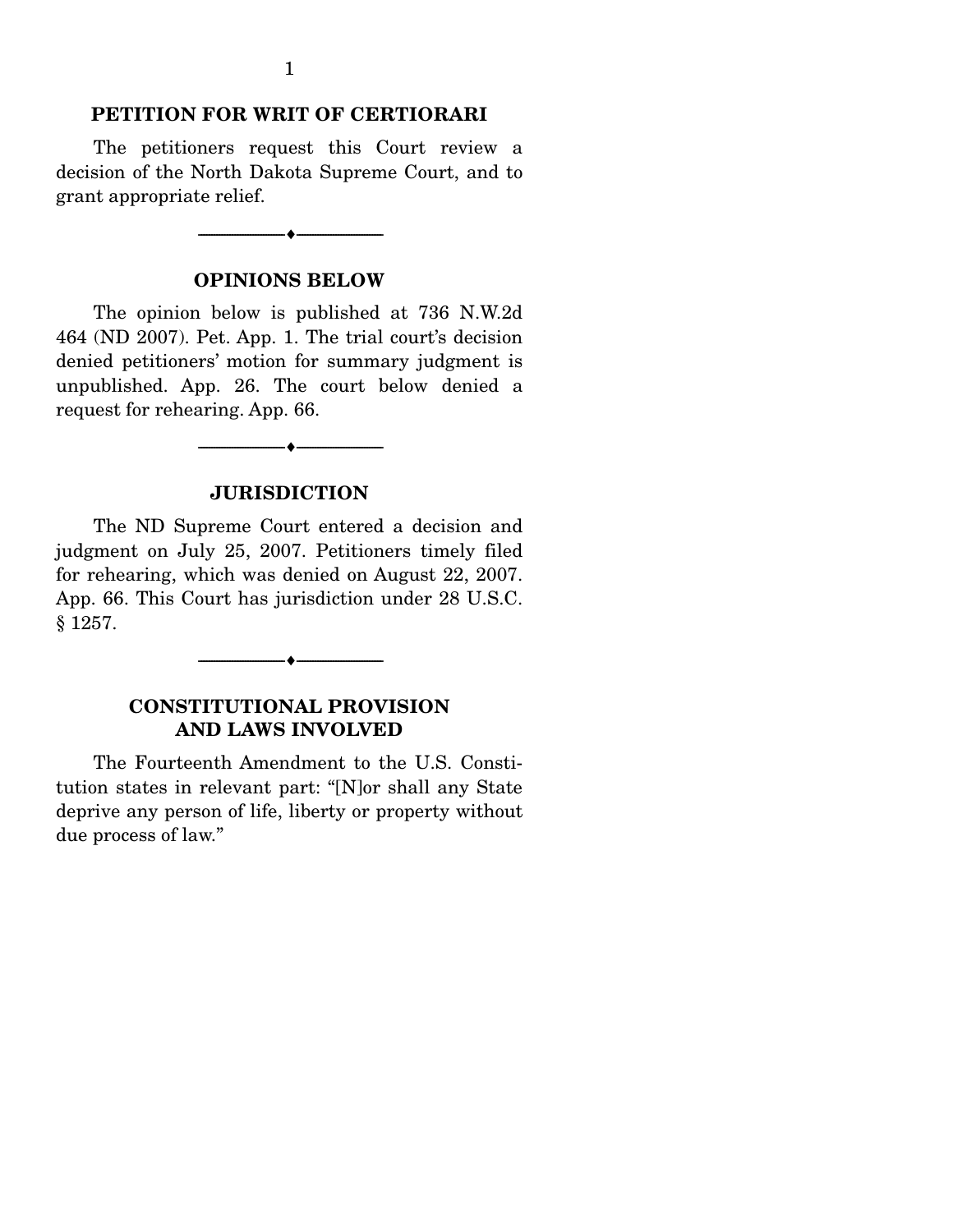Statutes. A general refund law requires the tax commissioner to pay refunds when a tax is "erroneously or illegally" collected. N.D.C.C. §§ 57-43.1-32 (gas), 57-43.2-20 (diesel). App. 5. A 2005 law allows Native Americans (Indians) to apply for fuel tax refunds for on-Reservation purchases. N.D.C.C. § 57- 43.1-03.2. This law incorporated an old law (1997) that requires original receipts be submitted yearly, in an administrative claims process. N.D.C.C. § 54-43.1- 04. App. 9.

 State tax regulations. N.D.A.C. 81-01.1-02-01, states: "When provided by statute, a taxpayer may request a formal hearing before the tax commissioner." N.D.A.C. 81-01.1-02-02, Taxpayer's right to administrative hearing on refund issue (right to protest and administrative review only when such protest or review is specified by the statutes governing the specific tax type). Absent a right of review, the decision by the tax commissioner is final and irrevocable. *Id*. App. 40.

#### **STATEMENT OF THE CASE**

 $\overbrace{\hspace{2.5cm}}$   $\overbrace{\hspace{2.5cm}}$   $\overbrace{\hspace{2.5cm}}$ 

#### **A. Procedural background.**

 The Indian plaintiffs (claimants or taxpayers) won a ruling that fuel taxes were illegal. The parties appealed, and in *Mann v. ND Tax Comm'r*, 2005 ND 36, 692 N.W.2d 490 the Court upheld the ruling that the state taxes were illegal, and remanded on the class action and refund issues. In 2005 North Dakota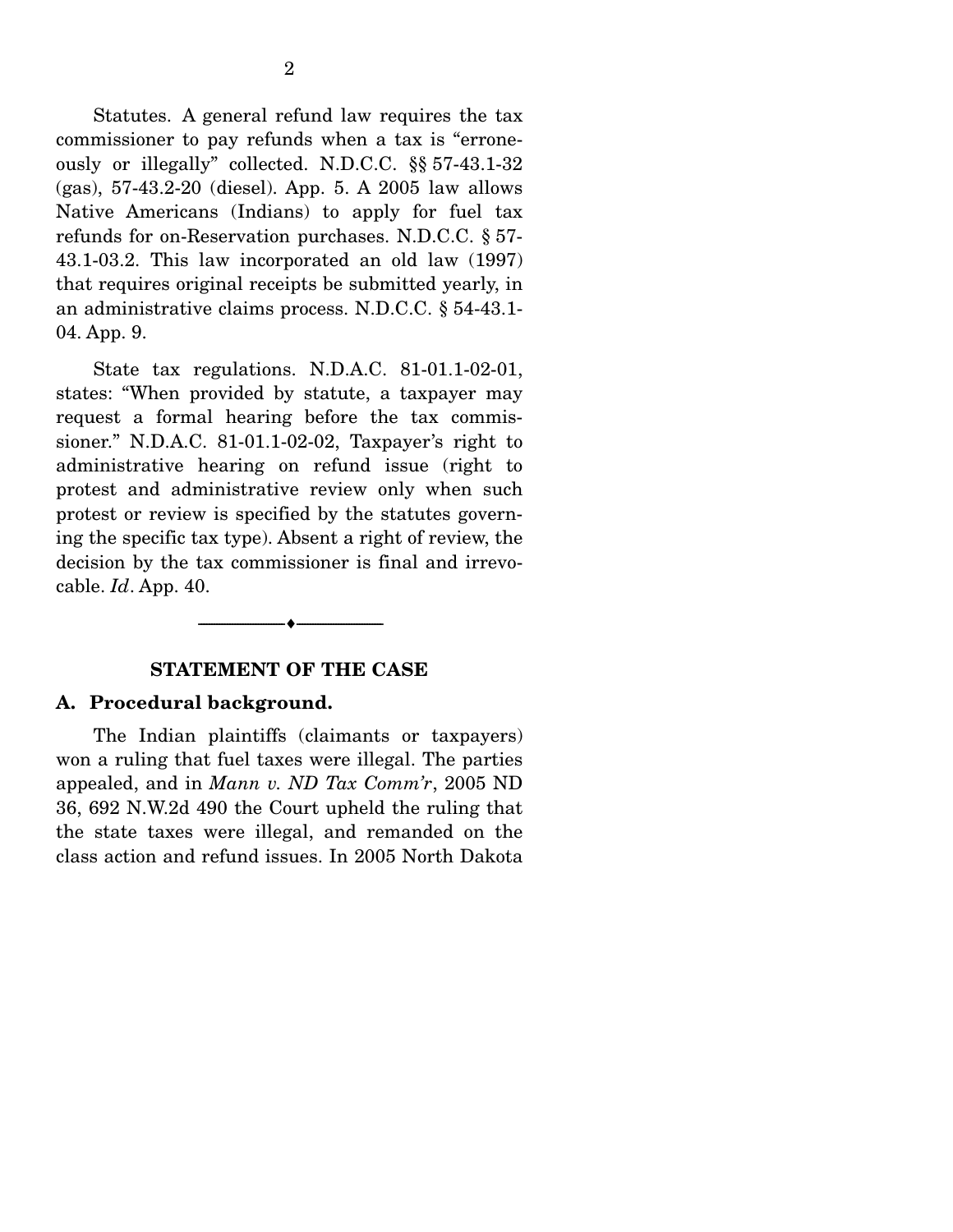(State or ND) enacted a 2005 law that required original receipts. The taxpayers challenged the 2005 law as it did not comply with due process. App. 38, 68. The trial court ruled the new law was fair; Indians had to file separate claims in an administrative process; and denied a class action. The taxpayers appealed. In *Mann v. ND Tax Comm'r*, 2007 ND 119, 692 N.W.2d 490, the Court affirmed, saying the original invoice law applied back to 1997.

## **B. Factual background.**

 ND allows fuel tax funds for businesses (industry and farmers) based on yearly receipts. Tax agents examine the original receipts and pay out in thirty days. App. 5, 10. ND collected the fuel tax from Indians who paid the tax on a Reservation. After the taxpayers won a ruling the fuel taxes on Indians were illegal, they sought refunds under a general refund law. App. 3, 68. The plaintiffs are Joan Mann and Ken Danks, members of the Three Affiliated Tribes (Ft. Berthold Indian Reservation). Tracy Wilkie and Christa Monette are members of the Turtle Mt. Chippewa (T. Mt. Indian Reservation). Lead plaintiff Danks sued on behalf of over 3,000 tribal members (purported class). *Id.* 

 2005 original invoice law. After the ruling in *Mann I*, ND enacted a new law that allowed Indians to apply for refunds, over on-Reservation purchases. N.D.C.C. 57-43.1-03.2. App. 5. This law incorporated an old law (1997) designed for businesses, based on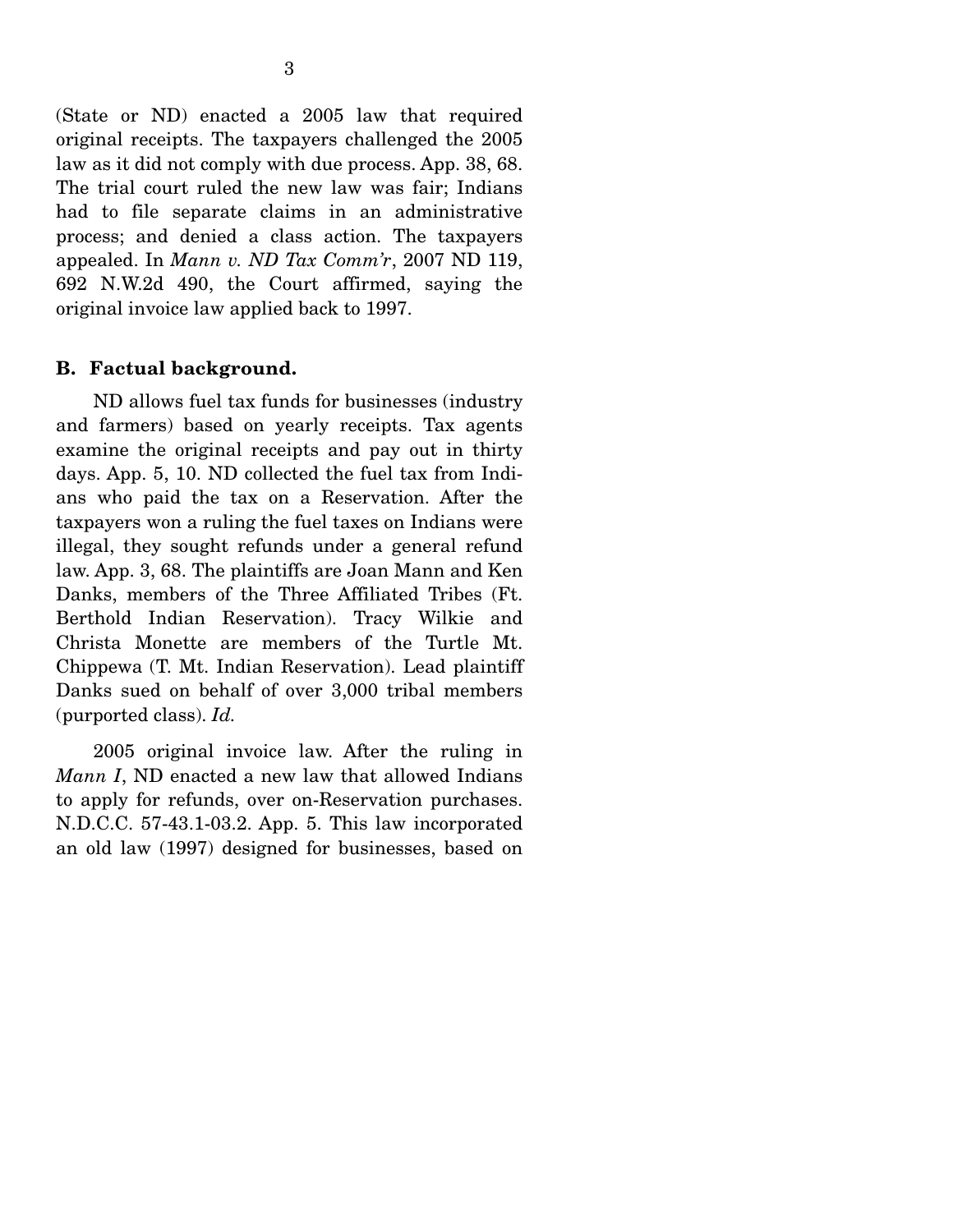original invoices. N.D.C.C. § 54-43.1-04. The old law required a refund claim, and "original invoices or sales ticket proving the purchase of motor vehicle fuel on which the refund is claimed must be attached to the refund form." Other rules are:

The invoices or sales ticket must include the seller's name and address, the date the fuel was purchased, the type of produce, the number of gallons, the state tax as a separate item or statement that the state tax is included in the price, and the name of the claimant. . . . A certified history of purchases detailing required information may be accepted by the commissioner in lieu of original sale invoices or sales tickets.

App. 46.

 The plaintiffs challenged the 2005 law, contending the refund process does not provide for a hearing for presentation of evidence on refund claims, or a chance to contest a refund amount. App. 38, 68. The State deprived plaintiff Danks (and class) of funds: ND takes over \$1 million per year from Indians. App. 69. ND attempted to "buy out" lead plaintiff Danks with a partial refund that was rejected as inadequate for him and the purported class. App. 73. ND demands receipts that do not exist. Gas stations do not list the tax "separately stated." ND rejected Tracy Wilkie's \$105 refund claim (for year 2005) though she provided receipts and owner's statement (tax included in sale price). ND Letter, App. 74. No notice of hearing was provided. *Id*.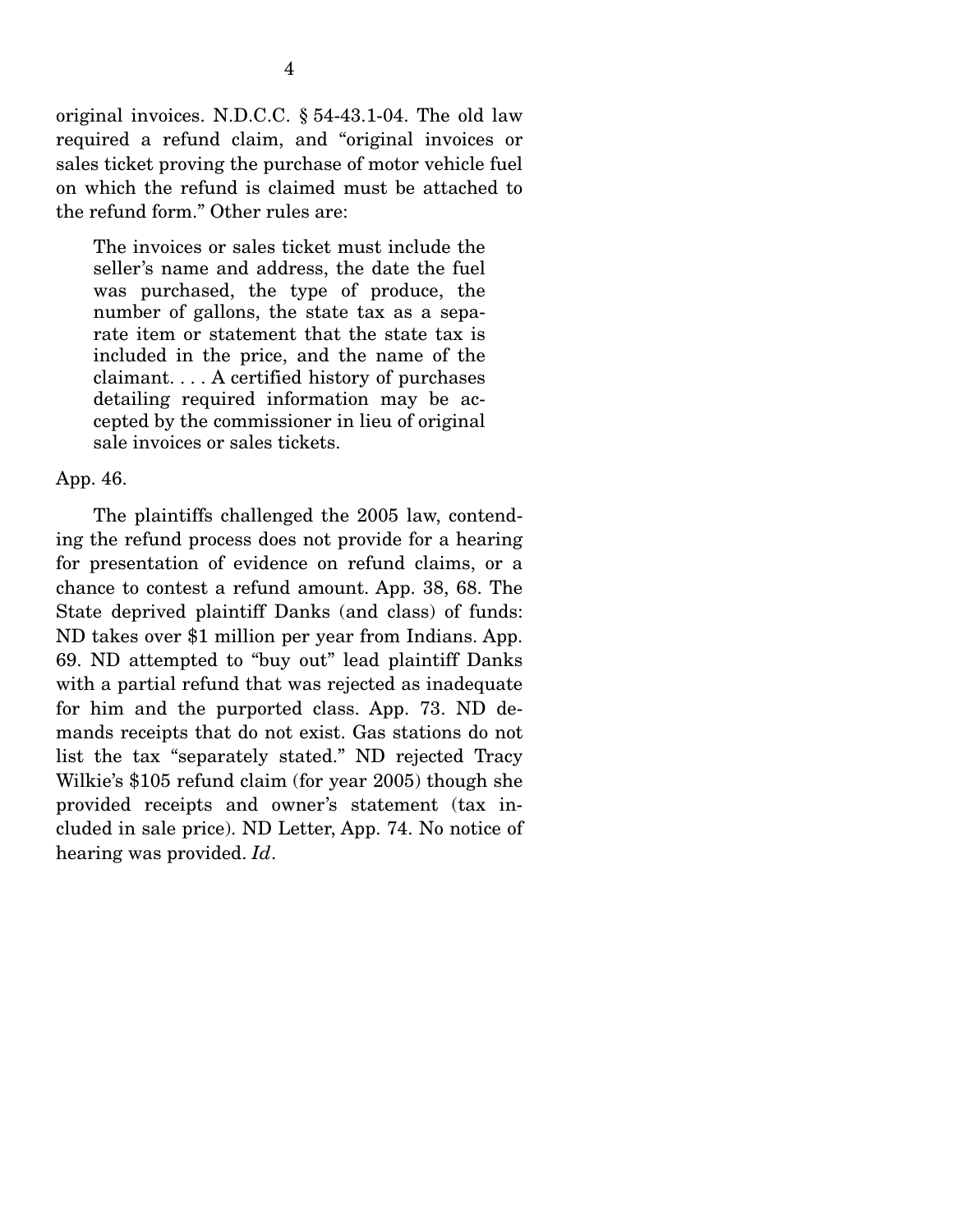Ruling below. The trial court noted the State tax regulations but rejected the need for a hearing, saying the 2005 law provided a "meaningful opportunity" to secure post-payment relief for taxes already paid. The detailed receipt rules (original invoice, name of seller, type of product, gallons, tax separately stated, name of seller) were "reasonable and not unduly burdensome." App. 41. The trial court ruled the statute of limitations applied six years back and interest had to be paid. App. 52. The trial court ruled the 2005 law applied retroactively. *Id*. In other words, Indian claimants had to produce original receipts from years back, in an administrative scheme.

 The ND Supreme Court affirmed, saying the 2005 law complied with due process. A refund claimant "may protest the denial of a refund under rules adopted by the tax commissioner" and can get a hearing. App. 10. The Court affirmed the statute of limitations ruling of six years, and Indians can apply for refund from 1997 to 2005. App. 18. But the Court ruled the 2005 law applied retroactively – Indians had to produce original invoices back from 1997 to apply for a refund. App. 16. The Court noted a "strict use" of the 2005 original invoice law may violate due process. App. 13-14.

#### **REASONS FOR GRANTING THE PETITION**

 $\overbrace{\hspace{2.5cm}}$   $\overbrace{\hspace{2.5cm}}$   $\overbrace{\hspace{2.5cm}}$ 

 The decision below that denies refund hearings conflicts with leading cases such as *McKesson* that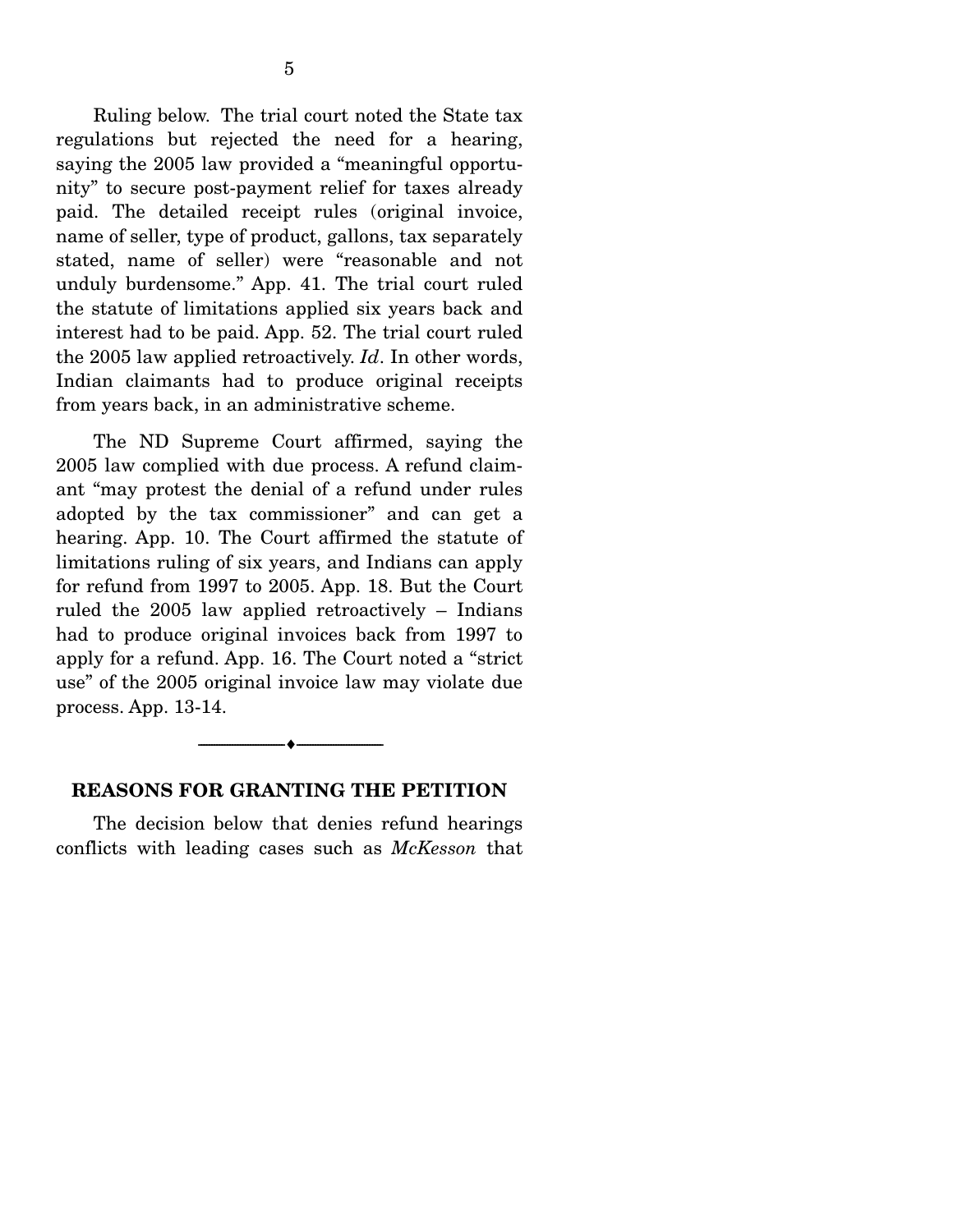require a hearing and "clear and certain remedy" in tax refund cases. The taxpayers sued under a general refund law, and North Dakota substituted a new law that required original receipts. The court below recognized ND was on thin ice because it cautioned that the "original invoice" law strictly enforced would violate due process. *Reich v. Collins* prohibits a State from substituting a new law to deny refunds, as ND has done. Review is needed so ND and other States provide an adequate remedy on tax refunds. Finally, the court below imposed an original invoice law nine years back to 1997. This raises an important federal question on how far back a new law can be imposed. The nine-year period exceeds the limits of due process and reason.

## **I. THE DECISION BELOW CONFLICTS WITH LEADING PRECEDENT.**

**A. Due process requires some form of notice and hearing. Contrary to** *McKesson* **and** *Flowers* **the opinion below denied refund hearings to Indian claimants.** 

 The landmark ruling *McKesson Corp. v. Florida Alcohol & Tobacco Div*., 496 U.S. 18, 31 (1990) held a State must pay refunds over an illegal tax. Due process requires a "clear and certain remedy" under the Fourteenth Amendment.

"Because extraction of a tax constitutes deprivation of property, the State must procedural safeguards against unlawful extractions in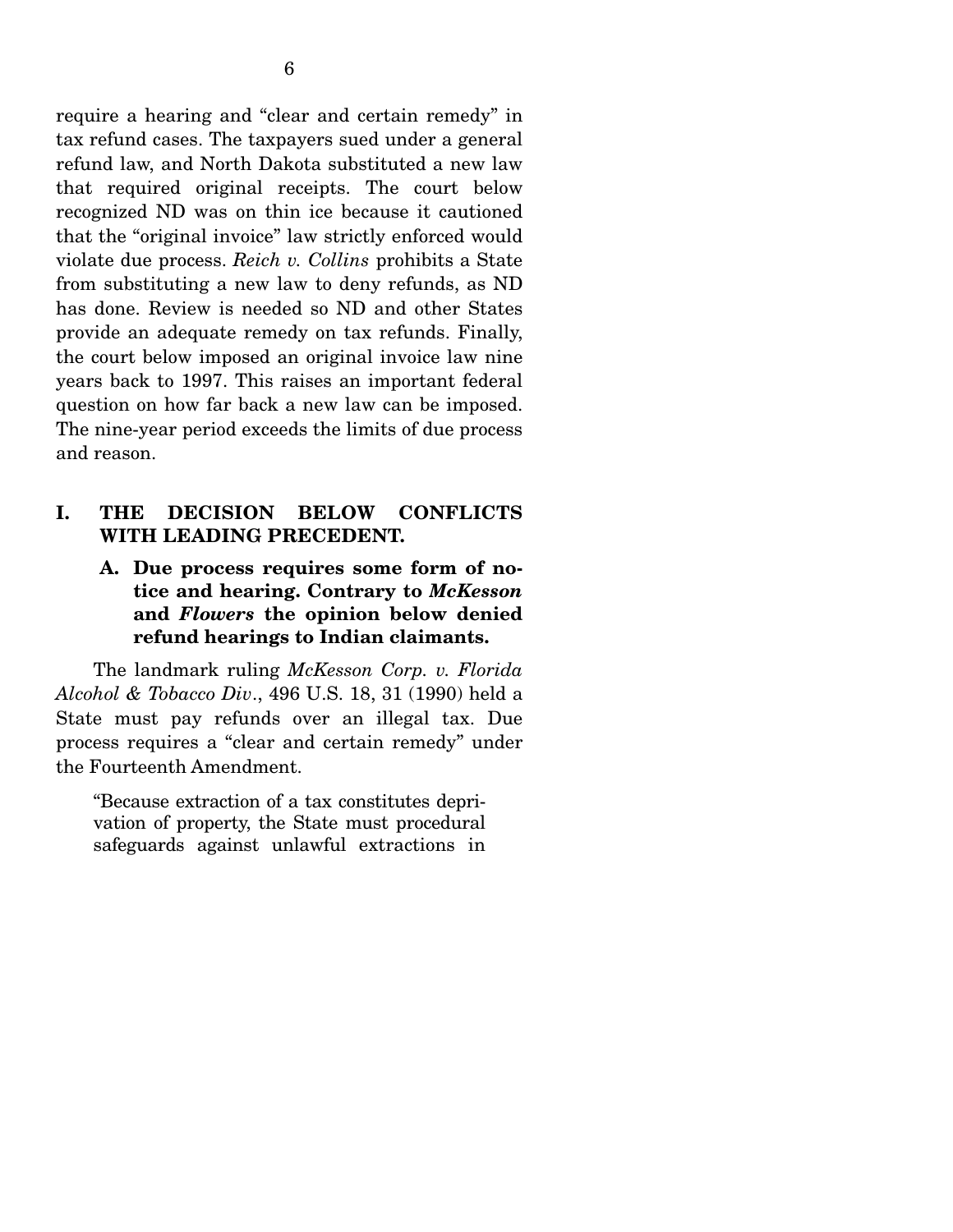order to satisfy the commands of the Due Process Clause."

*Id*. 496 U.S. at 36. *McKesson* stated that Florida must provide an adequate post-deprivation remedy (refund suit). *Id. Matthews v. Eldridge*, 424 U.S. 319 (1976) noted some form of hearing is required before an individual is finally deprived of a property interest. *Accord*, *Jones v. Flowers*, 547 U.S. 220 (2006) (proper notice required before property taken). *Cleveland Board of Education v. Loudermill*, 470 U.S. 532, 540 (1985) (due process requires opportunity for hearing before deprivation of property interest).

 The 2005 law does not provide for a hearing or judicial review. It requires original invoices in an administrative scheme. This decision below denying a hearing to Indian claimants is wrong, and conflicts with *McKesson* and related cases: some form of hearing is required on tax refunds. Without a hearing, a claimant cannot present evidence for refunds (mileage logs, federal tax records, etc.).

**B. Under** *Flowers* **the amount of process due is measured by federal standards, not state law. ND tax laws bar refund hearings to Indian claimants. This scheme lacks the procedural safeguards required by due process.**

 This Court recently emphasized that property can't be taken unless there are adequate procedural safeguards. *See Jones v. Flowers*, 547 U.S. 220 (2006)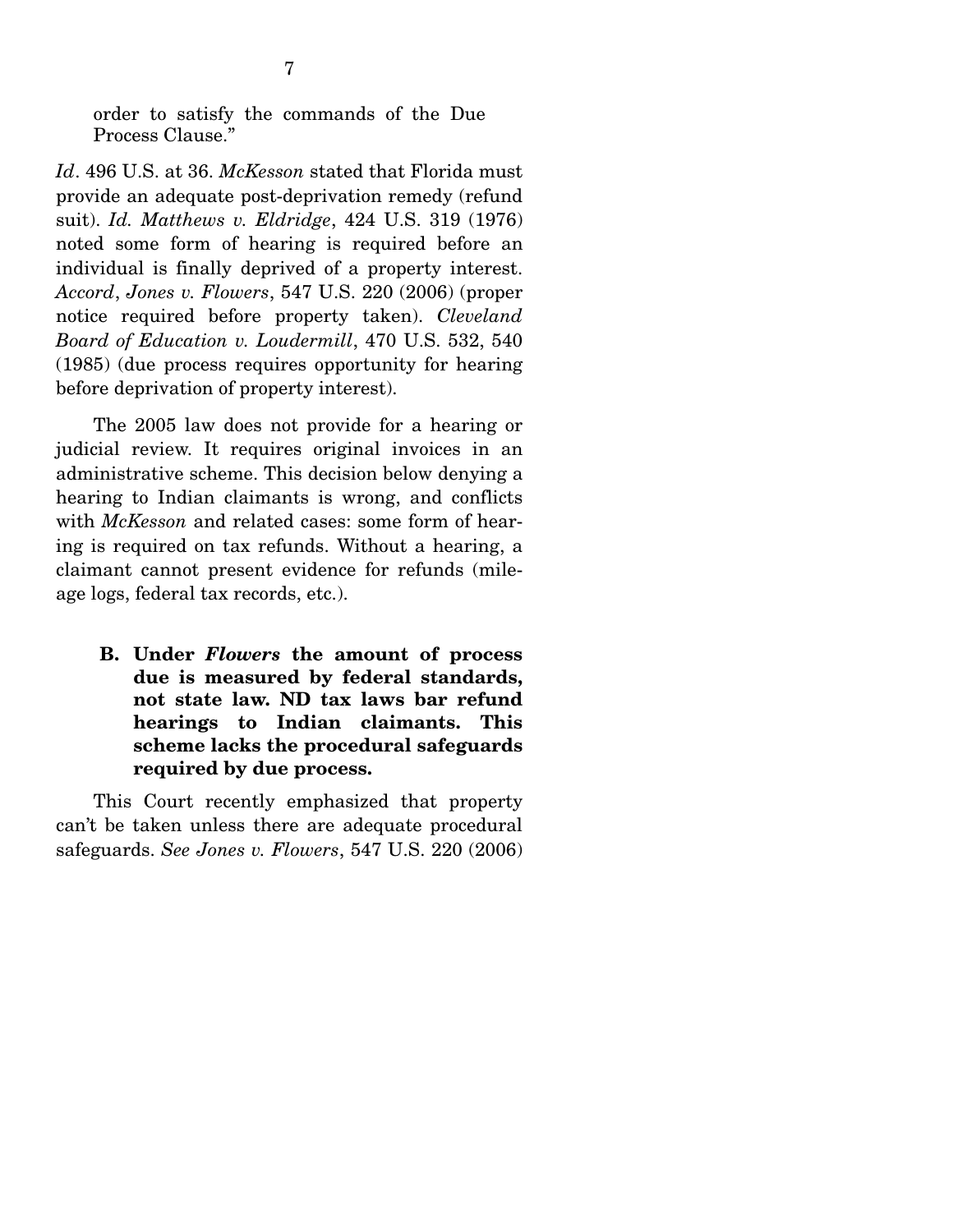(poor notice to owner before his home taken over taxes). Arkansas state law was deficient and the amount of process due is measured by *federal law*. *Id*. Due process requires the government to provide "notice and opportunity for hearing appropriate to the nature of the case," quoting *Mullane v. Central Hanover Bank & Trust Co*., 339 U.S. 306, 313 (1950). *Id*. Due process is measured by federal standards, *Loudermill*, *supra*, 470 U.S. at 542.

 The court below ruled that refund claimants "may protest the denial of a refund under rules adopted by the tax commissioner." App. 10. A claimant is entitled to a hearing to contest the denial of his refund claim, citing N.D.C.C. § 28-32-21." *Id*. The protest route leads nowhere.

 First, it is undisputed the 2005 law does not provide for a hearing. Next, State tax regulations bar review. N.D.A.C. 81-01.1-02-01 (hearing only when provided by statute). N.D.A.C. 81-01.1-02-02 (right to protest and administrative review only when such protest or review is specified by the statutes governing the specific tax type). Absent a right of review by statute, the decision by the tax commissioner is "final and irrevocable." *Id.* How ND denies hearings. Read together, the State tax laws are used to bar relief. For example, ND denied a refund to claimant Wilkie (tax year 2005). The letter referred to a right to protest and Bill of Rights. App. 74. This is misleading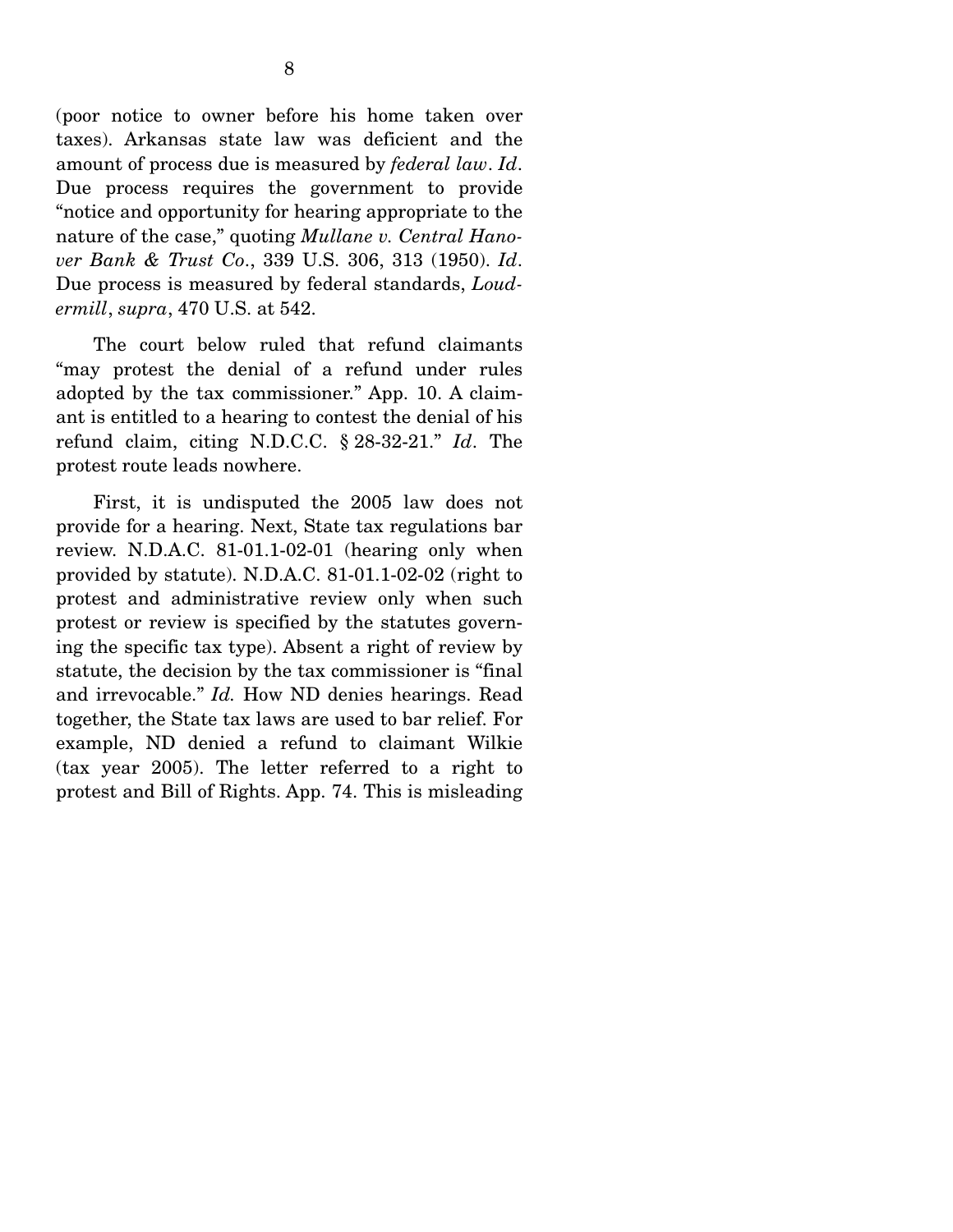because the State tax laws *bar* a "right to protest" or hearing. $^1$ 

 Error: the decision below wrongly relied on state law. The decision is contrary to *Flowers as federal law* determines the amount of process due. The decision below approved a no-hearing scheme that violates due process, contrary to leading cases such as *McKesson* and *Loudermill*.

 While Indians can't get a hearing, others can. *Compare*: Income tax statute. When a refund is denied, a taxpayer can request "formal administrative review . . . by filing a complaint and requesting an administrative hearing." N.D.C.C. § 57-38-40 (13). A taxpayer can appeal a decision rendered by the tax commissioner under chapter 28-32. *Id. Compare*: Coal tax statute. It allows for "hearing to be governed by the provision of chapter 28-32" and one can appeal to district court. N.D.C.C. § 57-61-07.

 Ch. 28-32, Administrative Agencies Practice Act, allows an appeal when an adjudication (hearing) is held. N.D.C.C. § 28-32-21 notes a complaint is required to get a hearing. Ch. 28-32 does *not* authorize a refund hearing. *See Stephenson v. Hoeven*, 2007 ND

<sup>&</sup>lt;sup>1</sup> In the court below ND's counsel argued Indians can protest and get a hearing. This is incorrect. The ND tax website (www.nd.gov/tax/genpubls/bill-of-rights) (2003) refers to a vague right to protest a refund denial. It cites income tax and oil and gas appeals – that by statute provide for a hearing. Compare: Tax Regulation Part 81: no right to protest or hearing unless provided in a statute.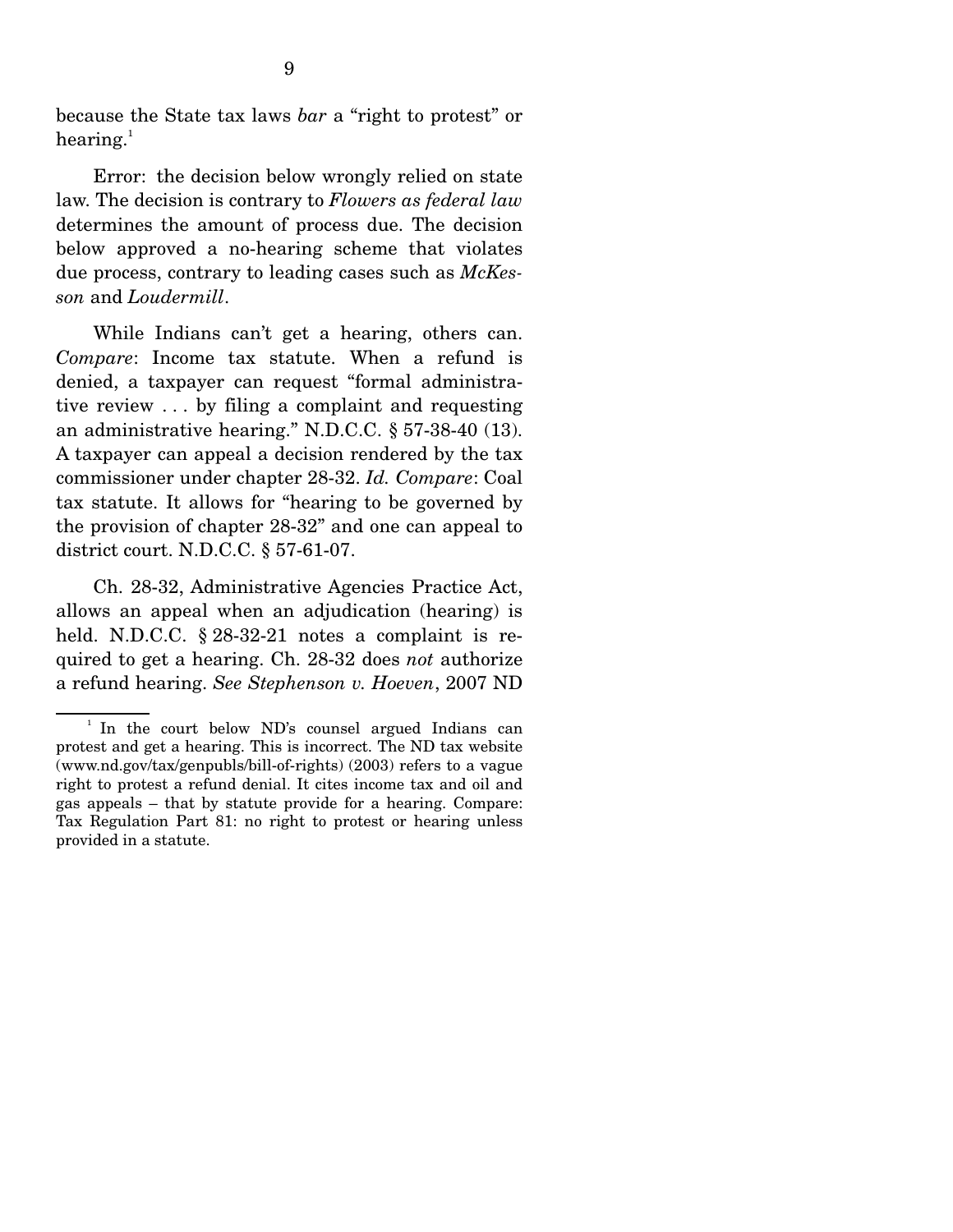136, 737 N.W.2d 260 (pilot booted out of National Guard could not get court review as no statute authorized an appeal). As the 2005 law does not allow a "protest" or hearing, there is nothing to appeal under Ch. 28-32.

**C.** *Reich v. Collins* **prohibits a State from substituting a bogus remedy after a taxpayer sues under a general refund law. The court below wrongly substituted a 2005 administrative law, in place of a court suit.** 

 *Reich v. Collins*, 513 U.S. 106 (1994) held a State could not substitute a bogus remedy, when a claimant relied on a general refund law. In *Reich* the claimant sued under a law that allowed for refunds when a tax is ruled "erroneously or illegally" collected. Due process requires an adequate post-deprivation remedy, i.e., a refund suit in court. *Id.* In *Reich* the State argued that no refund suit should be allowed. This Court ruled the "bait and switch" tactic was prohibited. *See McKesson, supra*: clear and certain remedy required over an illegal tax. *Accord*, *Newsweek, Inc. v. Florida Dept. of Revenue*, 522 U.S. 442 (1998). In Newsweek this Court noted that Florida had a practice of permitting taxpayers to seek refunds under a general refund law. *Id*. This Court concluded Newsweek is entitled to a clear and certain remedy, and can use the refund procedures to adjudicate the merits of its claim. The Court granted certiorari, vacated the judgment, and remanded. *Id*.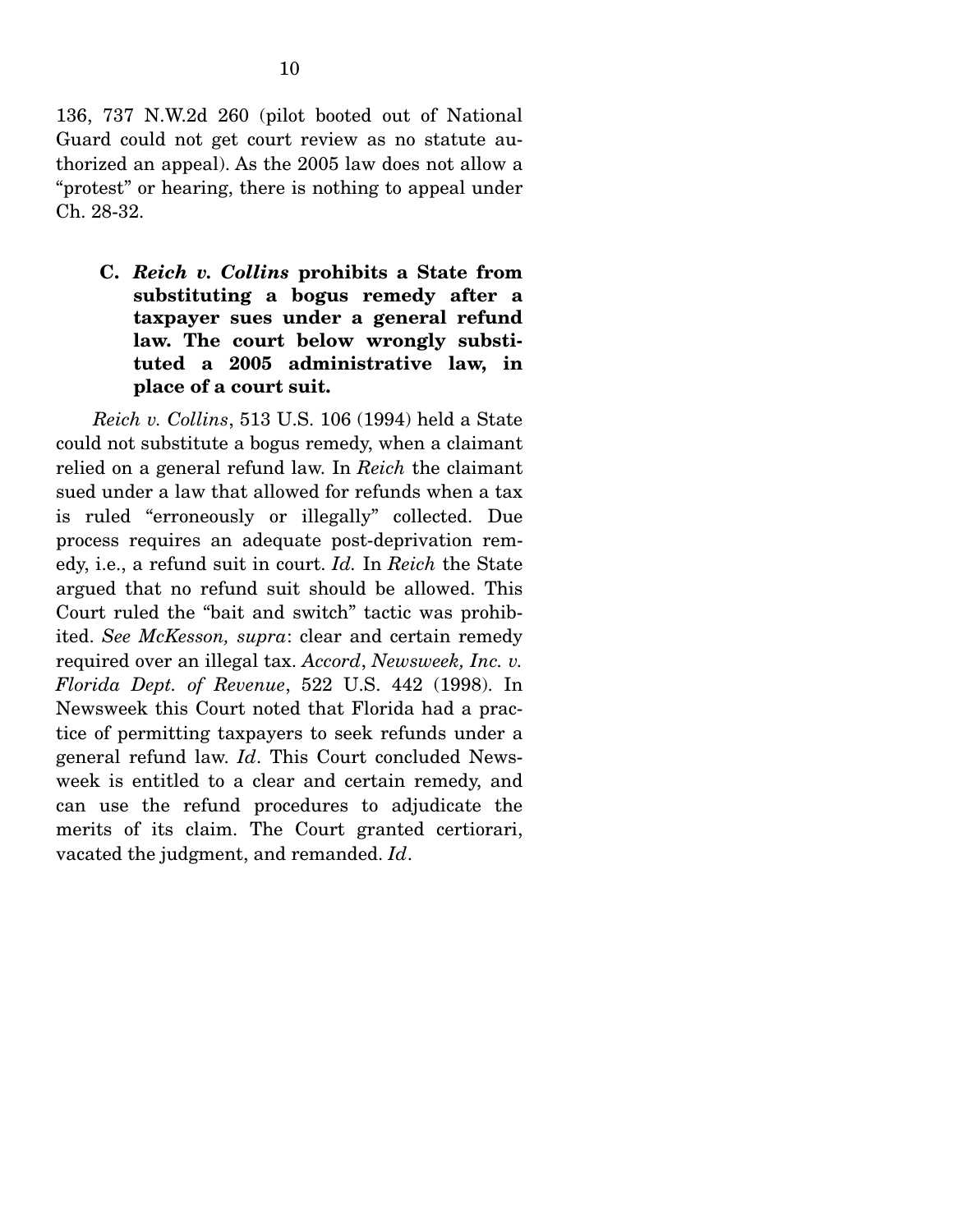The court below ruled that Indians must comply with the statutory refund procedure in the 2005 law, N.D.C.C. § 57-43.1 (2005 original receipts law). App. 13. The court below cautioned that a strict use of the original invoice law may be a "bait and switch," in violation of due process. App. 14.

 *First*, ND has a law like the Georgia law in *Reich*; it requires a refund when a tax is "erroneously or illegally" collected. N.D.C.C. § 57-43.1-32 (gas). The plaintiffs sued under this general refund law. *Second*, after the Indians won a ruling the fuel tax was illegal in *Mann I*, ND enacted the 2005 law (original invoices required). *Third*, ND used the new law to deny refunds. ND letter to Tracy Wilkie denying refund as tax not "separately stated," even though she submitted original receipts. App. 68, 75-76. In short, ND wrongly substituted an administrative scheme, in place of a court suit, contrary to *Reich.*  Meanwhile, ND has allowed other taxpayers to sue in court. *See Service Oil v. State*, 479 N.W.2d 815 (ND 1992) (additive fuel tax ruled illegal; retroactive refund awarded), citing *McKesson*. It follows that Indian claimants are entitled to sue in court, rather than be put in the "back of the bus."

 Under *Reich* and *Newsweek*, certiorari should be granted and the judgment below vacated. If so, then ND has to provide a court hearing in this case. The Indian claimants can then proceed in state court on their quest, since 2003, for tax refunds.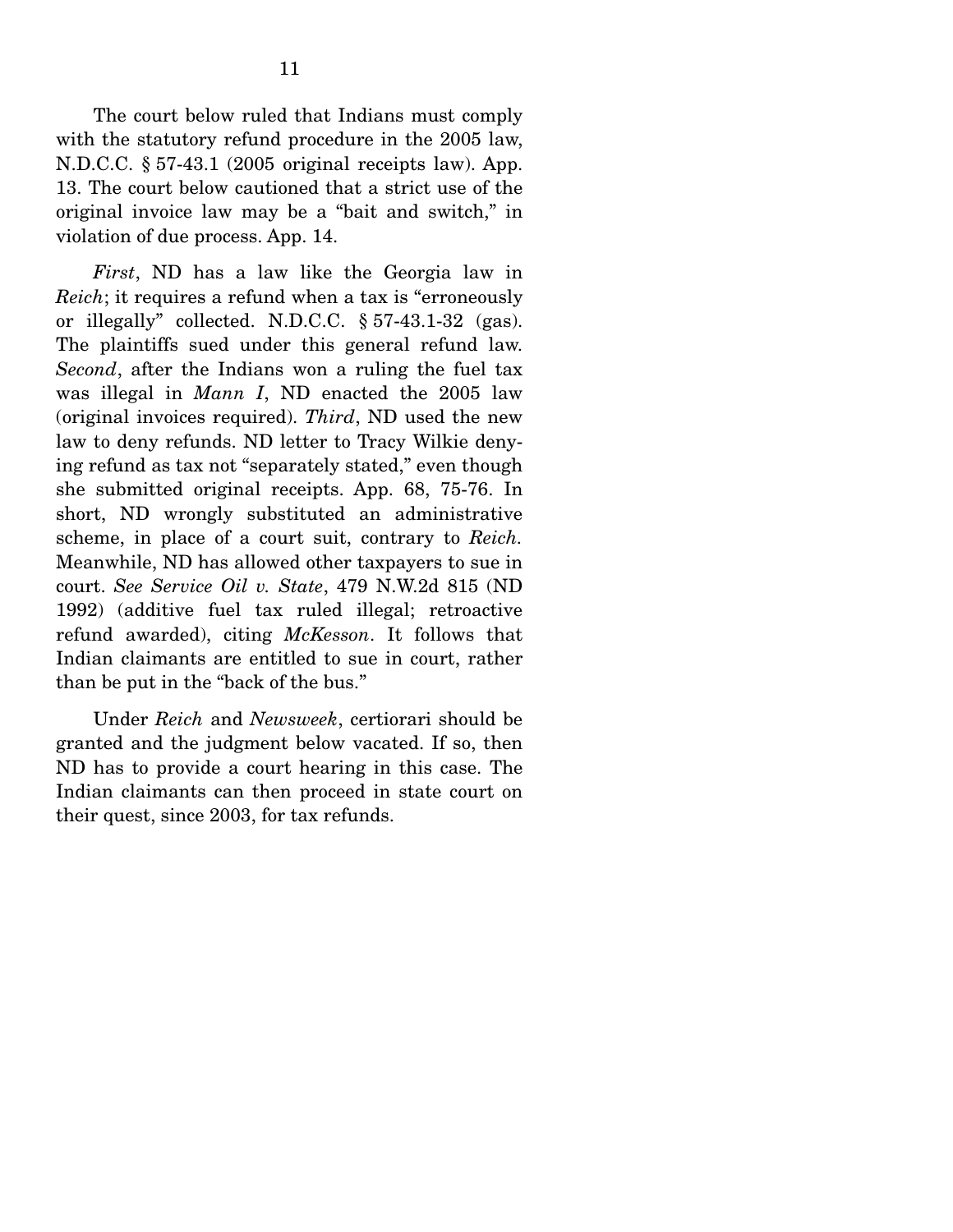## **II. A NINE-YEAR RETROACTIVE USE OF A NEW LAW RAISES AN IMPORTANT FED-ERAL QUESTION.**

**A. Due process limits retroactive use of a law. The decision below imposed the original invoice law** *nine* **years back to 1997. National guidelines are needed.** 

 The test if retroactive application of a tax law violates due process is in two parts. *United States v. Carlton*, 512 U.S. 26 (1994). First, the legislation must have a legitimate purpose furthered by rational means. Second, the period of retroactivity must be modest (citations omitted). Periods longer than one year are likely unlawful. *Id*. at 38 (O'Connor, J., concurring). In *Carlton* the retroactive statute was not arbitrary because it was a curative measure to correct a defect in the original legislation only months earlier.

 Due process requires states to provide access to court, or a meaningful opportunity to have claims adjudicated. *Logan v. Zimmerman Brush Co*., 455 U.S. 422, 437 (1982) (state law contained short time lines to file claims). *Cf*. *Hibbs v. Winn,* 542 U.S. 88 (2004) (federal court under 42 USC § 1983 over tax credits). The Court noted a state court remedy is adequate only if it provides a *full hearing* and judicial determination, quoting *Rosewell v. LaSalle National Bank*, 450 U.S. 503, 514 (1981).

 2005 law. It allowed Indians to file for refunds on fuel taxes and required use of original invoices in an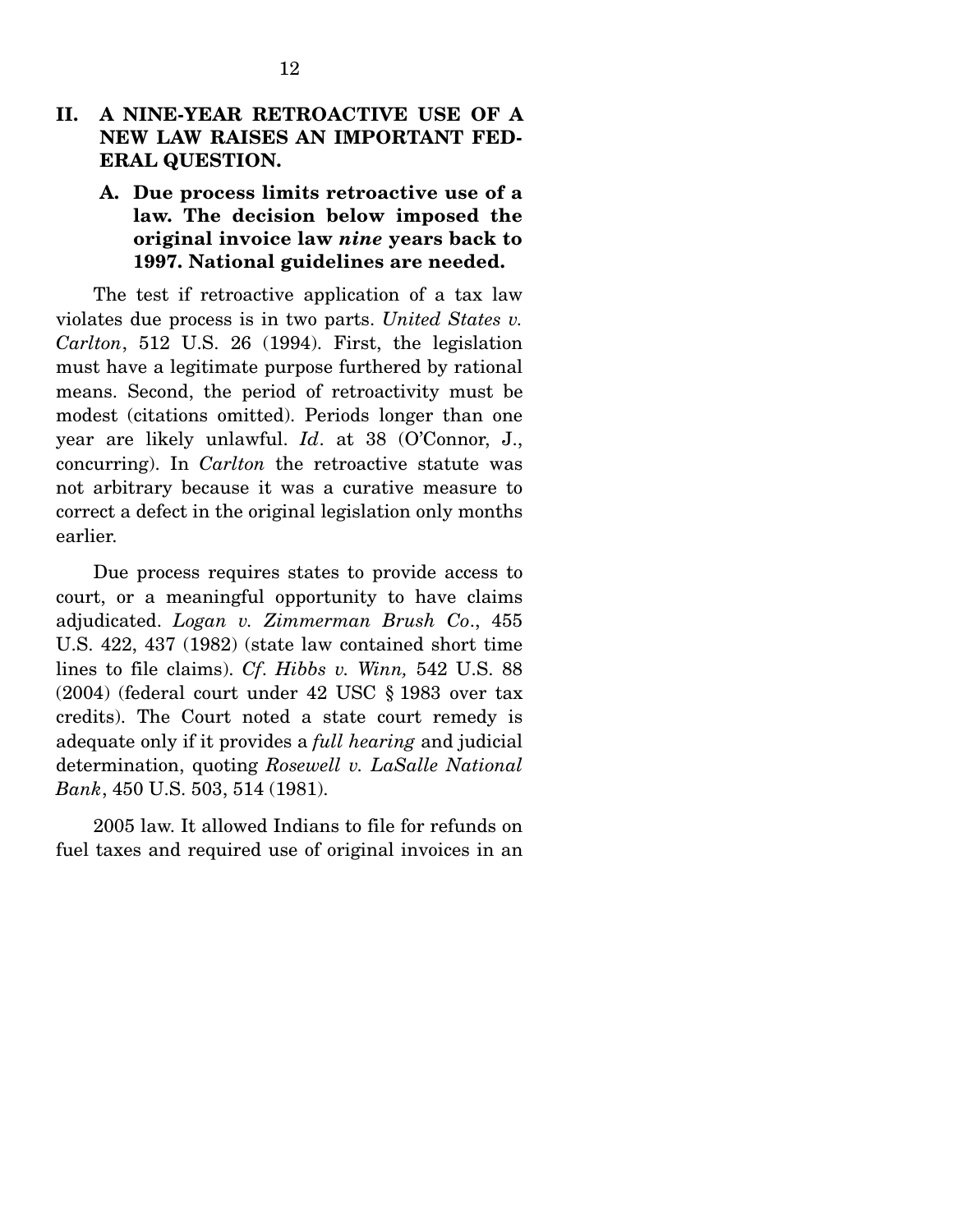administrative process. N.D.C.C. § 57-43.1-03.2. It is effective for purchases made after "December 31, 2004." (S.L. 2005, Ch. 40, § 13). A Legislative Note said the Act could not be construed to preclude claims . . . for taxes on purchases "made before January 1, 2006." (House Bill No. 1015).

 ND nine-year rule. The court below ruled the 2005 original invoice law applied retroactively: 2005 to 1997 – nine years back. App. 15-16. Though the 2005 law is not effective until "*after* December 31, *2004*" the court said this is not what it means. The court below cited a Legislative Note that said: this Act "may not be construed to preclude claims for motor vehicle . . . refunds by tribal members . . . for taxes on purchases made before January 1, 2005." App. 15-16. The court said the legislature intended to "apply the statutory fuels process, provided in N.D.C.C. ch. 57-43.1, to those claims." The court rejected the plaintiffs argument that the 2005 law does not apply retroactively. The court rejected the argument that the N.D.C.C. 57-43.1-32 (general refund law) applies as the substantive law. *Id.*

 Errors. First, applying the ND nine-year rule (back to 1997) is excessive, and violates due process under *Carlton*. The court below failed to apply controlling federal standards on due process, *Flowers, supra*. Second, the 2005 law states it is not effective until "after 2004." The Legislative Note merely states the obvious: ND cannot bar refund claims from before 2005. *See McKesson*: a State must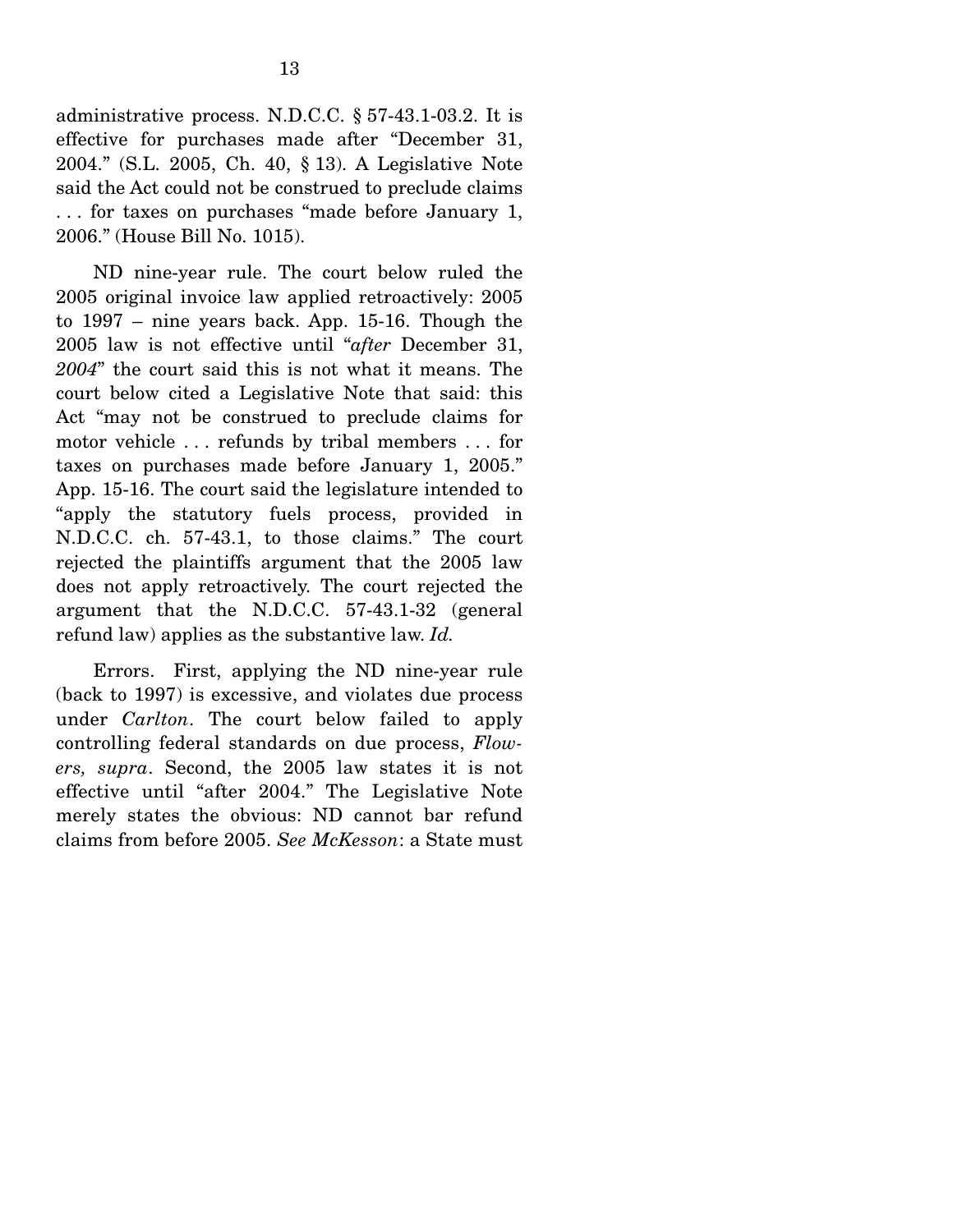provide an adequate remedy on refunds. Third, the nine-year rule is contrary to *Logan* because it denies access to court (under the general refund law).

 Legislative purpose. There is no legislative history; the 2005 law was enacted at the end of the Legislative Session.<sup>2</sup> Whatever the stated purpose of the 2005 law, the results are harsh: the original invoice rule extends back to 1997, and no hearing allowed. The court below approved a scheme that bars an adequate remedy, contrary to *Rosewell* (requires full hearing and judicial determination).

 Remedy. The court below denied a class action, saying separate claims were required, with original receipts from 1997. This ruling bars Indians from suing in a ND state court. This error is compounded because over 3,000 Indian claimants seek refunds. Many Indians lack the means to pursue administrative claims (2005 law). The remedy is to apply leading cases such as *Reich* (state cannot substitute bogus remedy). Under *McKesson* and related cases, the general refund law (N.D.C.C. § 57-43.1-32) should apply in a court suit.

 $\overbrace{\hspace{2.5cm}}$   $\overbrace{\hspace{2.5cm}}$   $\overbrace{\hspace{2.5cm}}$ 

<sup>&</sup>lt;sup>2</sup> In 2005 lead plaintiff Ken Danks rejected a ND attempt to buy out the class with a partial refund just to him. App. 69. During this time in 2005 ND enacted the original receipt law, as part of a budget and funding bill (S.B. 2080, 2012 and House Bill 1015). In 2005-06 ND had a budget surplus of \$500 million.